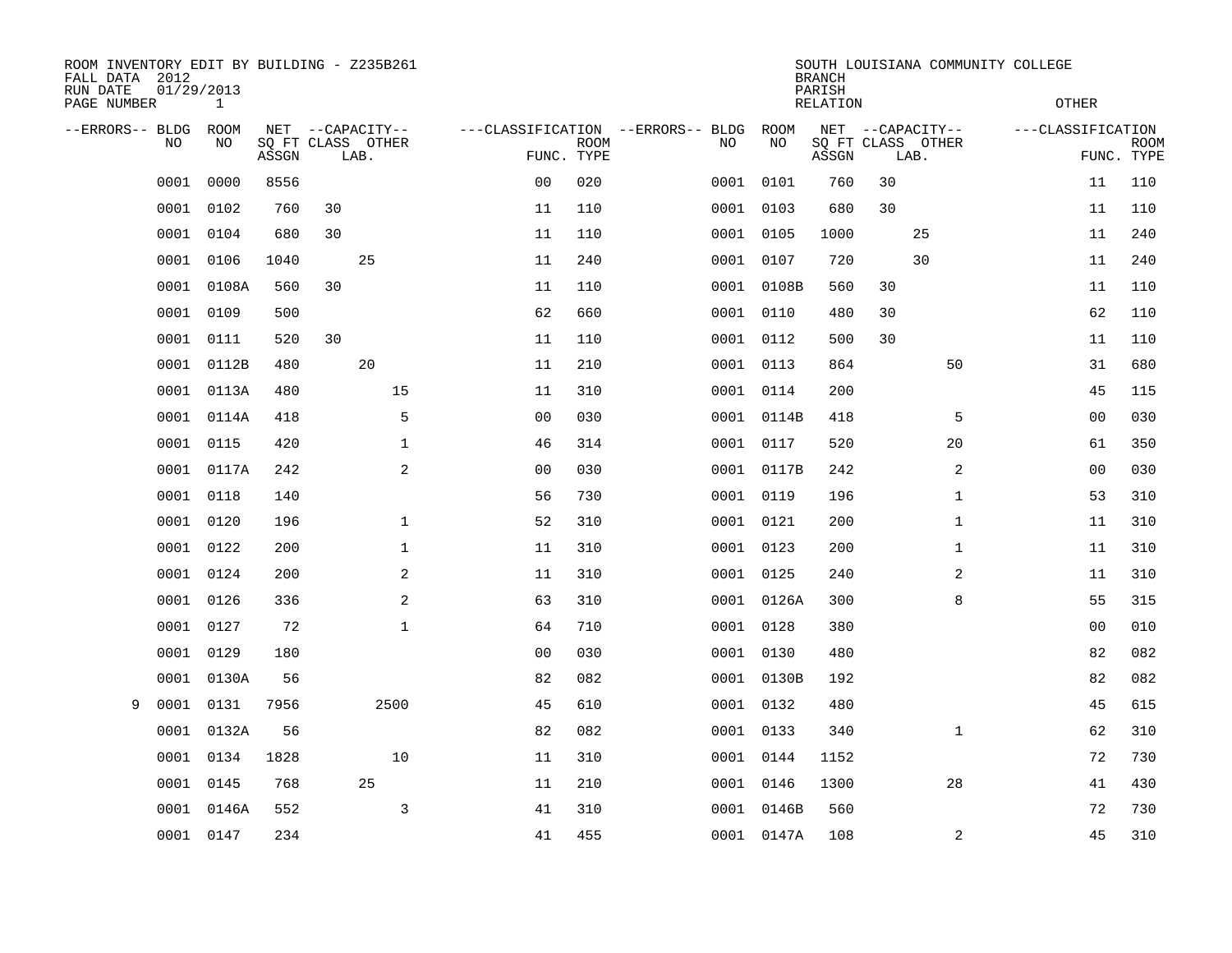| FALL DATA 2012          |            |            |       | ROOM INVENTORY EDIT BY BUILDING - Z235B261 |                                        |             |           |                 | <b>BRANCH</b>                                    | SOUTH LOUISIANA COMMUNITY COLLEGE                                                                          |                             |                           |
|-------------------------|------------|------------|-------|--------------------------------------------|----------------------------------------|-------------|-----------|-----------------|--------------------------------------------------|------------------------------------------------------------------------------------------------------------|-----------------------------|---------------------------|
| RUN DATE<br>PAGE NUMBER | 01/29/2013 | 2          |       |                                            |                                        |             |           |                 | PARISH<br><b>RELATION</b>                        |                                                                                                            | <b>OTHER</b>                |                           |
| --ERRORS-- BLDG ROOM    |            |            |       | NET --CAPACITY--                           | ---CLASSIFICATION --ERRORS-- BLDG ROOM |             |           |                 |                                                  | NET --CAPACITY--                                                                                           | ---CLASSIFICATION           |                           |
|                         | NO.        | NO.        | ASSGN | SQ FT CLASS OTHER<br>LAB.                  | FUNC. TYPE                             | <b>ROOM</b> | NO.       | NO              | ASSGN                                            | SQ FT CLASS OTHER<br>LAB.                                                                                  |                             | <b>ROOM</b><br>FUNC. TYPE |
|                         |            | 0001 0147B | 54    | 3                                          | 45                                     | 315         |           |                 | TOTAL NUMBER CLASSROOMS<br>TOTAL NUMBER LABS 210 | TOTAL NET ASSIGN SQ. FT. IN ROOM FILE<br>TOTAL NUMBER COMPUTER CLASSROOMS<br>TOTAL NUMBER SPECIAL LABS 220 | 30,120<br>9<br>$\mathbf{2}$ |                           |
|                         | 0002       | 0P306      | 80    |                                            | 0 <sup>0</sup>                         | 030         |           | 0002 0000 31814 |                                                  |                                                                                                            | 00                          | 020                       |
|                         | 0002       | 0101       | 312   | 7                                          | 0 <sub>0</sub>                         | 030         | 0002      | 0102            | 312                                              | 7                                                                                                          | 0 <sub>0</sub>              | 030                       |
|                         | 0002       | 0104       | 176   | 5                                          | 0 <sub>0</sub>                         | 030         |           | 0002 0105       | 440                                              | 5                                                                                                          | 62                          | 310                       |
|                         | 0002       | 0105A      | 140   | 3                                          | 62                                     | 310         |           | 0002 0105B      | 100                                              | 3                                                                                                          | 62                          | 310                       |
|                         | 0002       | 0105C      | 80    | 3                                          | 62                                     | 310         |           | 0002 0105D      | 260                                              | 5                                                                                                          | 62                          | 310                       |
|                         | 0002       | 0106       | 36    | 3                                          | 0 <sub>0</sub>                         | 010         | 0002      | 0107            | 780                                              | 25                                                                                                         | 91                          | 660                       |
|                         | 0002       | 0108       | 37    | 3                                          | 0 <sub>0</sub>                         | 030         | 0002 0109 |                 | 884                                              | 25                                                                                                         | 62                          | 650                       |
|                         | 0002       | 0109A      | 96    | $\overline{4}$                             | 62                                     | 310         | 0002      | 0111            | 312                                              | $\mathbf{1}$                                                                                               | 51                          | 650                       |
|                         | 0002       | 0112       | 140   |                                            | 0 <sub>0</sub>                         | 030         | 0002 0113 |                 | 140                                              | $\mathbf{1}$                                                                                               | 71                          | 310                       |
|                         | 0002       | 0114       | 420   | $\overline{4}$                             | 62                                     | 310         | 0002      | 0115            | 140                                              | $\mathbf{1}$                                                                                               | 63                          | 310                       |
|                         | 0002       | 0116       | 616   | 5                                          | 0 <sub>0</sub>                         | 030         | 0002 0117 |                 | 336                                              | $\mathbf{1}$                                                                                               | 63                          | 730                       |
|                         | 0002       | 0118       | 120   |                                            | 43                                     | 455         | 0002 0119 |                 | 80                                               |                                                                                                            | 0 <sub>0</sub>              | 030                       |
| 9                       | 0002       | 0120       | 2900  | 30                                         | 41                                     | 430         | 0002 0121 |                 | 832                                              | 25                                                                                                         | 41                          | 220                       |
|                         | 0002       | 0122       | 2200  | $\mathbf{1}$                               | 41                                     | 210         | 0002 0124 |                 | 192                                              | 14                                                                                                         | 41                          | 410                       |
|                         | 0002       | 0125       | 168   | 12                                         | 41                                     | 310         | 0002 0126 |                 | 192                                              | 5                                                                                                          | 41                          | 410                       |
|                         | 0002       | 0127       | 160   | 2                                          | 41                                     | 310         | 0002      | 0128            | 520                                              | 10                                                                                                         | 41                          | 310                       |
|                         | 0002       | 0129       | 704   | 25                                         | 11                                     | 110         | 0002 0130 |                 | 280                                              | 10                                                                                                         | 53                          | 315                       |
|                         | 0002       | 0131       | 112   | $\mathbf{1}$                               | 53                                     | 310         |           | 0002 0131A      | 48                                               | $\mathbf{1}$                                                                                               | 53                          | 315                       |
|                         | 0002       | 0131B      | 48    | $\mathbf 1$                                | 53                                     | 315         | 0002 0133 |                 | 448                                              | 12                                                                                                         | 53                          | 315                       |
|                         | 0002       | 0134       | 240   | 2                                          | 63                                     | 315         | 0002 0135 |                 | 240                                              |                                                                                                            | 56                          | 315                       |
|                         | 0002       | 0136       | 124   | $\mathbf{1}$                               | 51                                     | 310         | 0002 0137 |                 | 120                                              | $\mathbf{1}$                                                                                               | 54                          | 310                       |
|                         |            | 0002 0138  | 120   | $\mathbf{1}$                               | 54                                     | 310         | 0002 0139 |                 | 124                                              | $\mathbf{1}$                                                                                               | 55                          | 310                       |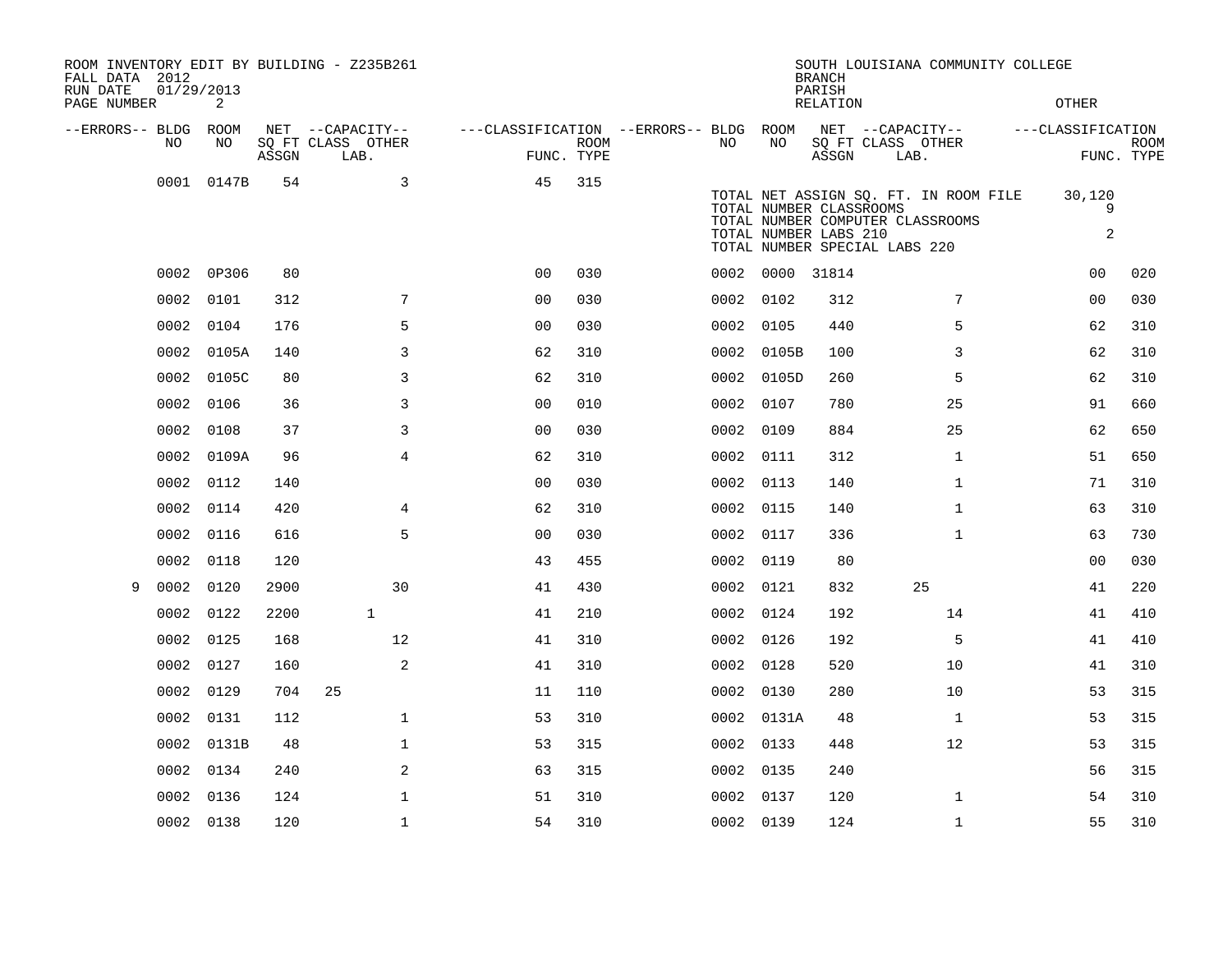| ROOM INVENTORY EDIT BY BUILDING - Z235B261<br>FALL DATA 2012<br>RUN DATE<br>PAGE NUMBER | 01/29/2013<br>3 |       |                                       |      |                |                                   |                           |           |            | <b>BRANCH</b><br>PARISH<br><b>RELATION</b> | SOUTH LOUISIANA COMMUNITY COLLEGE             |              | <b>OTHER</b>      |                           |
|-----------------------------------------------------------------------------------------|-----------------|-------|---------------------------------------|------|----------------|-----------------------------------|---------------------------|-----------|------------|--------------------------------------------|-----------------------------------------------|--------------|-------------------|---------------------------|
| --ERRORS-- BLDG<br>NO                                                                   | ROOM<br>NO      | ASSGN | NET --CAPACITY--<br>SQ FT CLASS OTHER | LAB. |                | ---CLASSIFICATION --ERRORS-- BLDG | <b>ROOM</b><br>FUNC. TYPE | NO        | ROOM<br>NO | ASSGN                                      | NET --CAPACITY--<br>SQ FT CLASS OTHER<br>LAB. |              | ---CLASSIFICATION | <b>ROOM</b><br>FUNC. TYPE |
| 0002                                                                                    | 0140            | 168   |                                       |      | $\mathbf{1}$   | 55                                | 310                       | 0002      | 0142       | 120                                        |                                               | 3            | 63                | 310                       |
| 0002                                                                                    | 0146            | 146   |                                       |      | $\overline{a}$ | 53                                | 310                       | 0002      | 0148       | 140                                        |                                               | $\mathbf{1}$ | 53                | 310                       |
| 0002                                                                                    | 0150            | 160   |                                       |      | $\mathbf 1$    | 53                                | 310                       | 0002      | 0151A      | 624                                        |                                               | 25           | 63                | 350                       |
| 0002                                                                                    | 0151B           | 624   |                                       |      | 25             | 63                                | 350                       |           | 0002 0151C | 64                                         |                                               | 3            | 00                | 030                       |
| 0002                                                                                    | 0152            | 352   |                                       | 10   |                | 11                                | 210                       | 0002      | 0153       | 160                                        | 10                                            |              | 11                | 210                       |
| 0002                                                                                    | 0154            | 80    |                                       | 3    |                | 11                                | 210                       |           | 0002 0155  | 84                                         |                                               | $\mathbf{1}$ | 11                | 615                       |
| 0002                                                                                    | 0156            | 40    |                                       |      | $\mathbf{1}$   | 0 <sub>0</sub>                    | 030                       | 0002      | 0157       | 2200                                       |                                               | 250          | 45                | 610                       |
| 0002                                                                                    | 0158            | 48    |                                       |      |                | 11                                | 615                       | 0002      | 0159       | 64                                         |                                               |              | 0 <sub>0</sub>    | 030                       |
| 0002                                                                                    | 0160            | 64    |                                       |      |                | 0 <sub>0</sub>                    | 030                       | 0002      | 0200       | 312                                        |                                               | 7            | 0 <sub>0</sub>    | 030                       |
| 0002                                                                                    | 0201            | 312   |                                       |      | 7              | 0 <sub>0</sub>                    | 030                       | 0002      | 0204       | 624                                        |                                               |              | 0 <sub>0</sub>    | 030                       |
| 0002                                                                                    | 0205            | 728   | 30                                    |      |                | 11                                | 110                       | 0002      | 0206       | 624                                        | 30                                            |              | 11                | 110                       |
| 0002                                                                                    | 0207            | 728   | 30                                    |      |                | 11                                | 110                       | 0002      | 0208       | 624                                        | 30                                            |              | 11                | 110                       |
| 0002                                                                                    | 0209            | 780   | 30                                    |      |                | 11                                | 110                       | 0002      | 0210       | 624                                        | 30                                            |              | 11                | 215                       |
| 0002                                                                                    | 0211            | 780   | 30                                    |      |                | 11                                | 110                       | 0002 0212 |            | 624                                        | 30                                            |              | 11                | 110                       |
| 0002                                                                                    | 0213            | 780   | 30                                    |      |                | 11                                | 110                       | 0002      | 0214       | 896                                        | 30                                            |              | 11                | 110                       |
| 0002                                                                                    | 0214A           | 24    |                                       |      |                | 11                                | 115                       | 0002 0215 |            | 400                                        | 25                                            |              | 11                | 110                       |
| 0002                                                                                    | 0215A           | 600   |                                       | 20   |                | 11                                | 210                       | 0002 0216 |            | 24                                         |                                               |              | 0 <sub>0</sub>    | 010                       |
| 0002                                                                                    | 0217            | 902   |                                       | 30   |                | 11                                | 210                       | 0002 0218 |            | 728                                        | 30                                            |              | 11                | 110                       |
| 0002                                                                                    | 0218A           | 24    |                                       |      |                | 11                                | 115                       | 0002 0219 |            | 840                                        | 30                                            |              | 11                | 210                       |
| 0002                                                                                    | 0220            | 100   |                                       |      | $\mathbf 1$    | 48                                | 310                       | 0002 0221 |            | 100                                        |                                               | $\mathbf{1}$ | 48                | 310                       |
| 0002                                                                                    | 0222            | 100   |                                       |      | $\mathbf 1$    | 48                                | 310                       | 0002 0223 |            | 160                                        |                                               | 2            | 48                | 710                       |
| 0002                                                                                    | 0224            | 100   |                                       |      | $\mathbf 1$    | 11                                | 310                       | 0002      | 0225       | 160                                        |                                               | 2            | 11                | 310                       |
| 0002                                                                                    | 0226            | 120   |                                       |      | $\mathbf 1$    | 61                                | 310                       | 0002 0228 |            | 120                                        |                                               | $\mathbf{1}$ | 63                | 310                       |
| 0002                                                                                    | 0230            | 120   |                                       |      | $\mathbf{1}$   | 61                                | 310                       | 0002      | 0232       | 60                                         |                                               |              | 00                | 030                       |
| 0002                                                                                    | 0234            | 120   |                                       |      |                | 63                                | 355                       | 0002      | 0236       | 224                                        |                                               | 10           | 63                | 355                       |
| 0002                                                                                    | 0238            | 144   |                                       |      | $\mathbf 1$    | 61                                | 310                       | 0002 0239 |            | 80                                         |                                               | $\mathbf{1}$ | 61                | 310                       |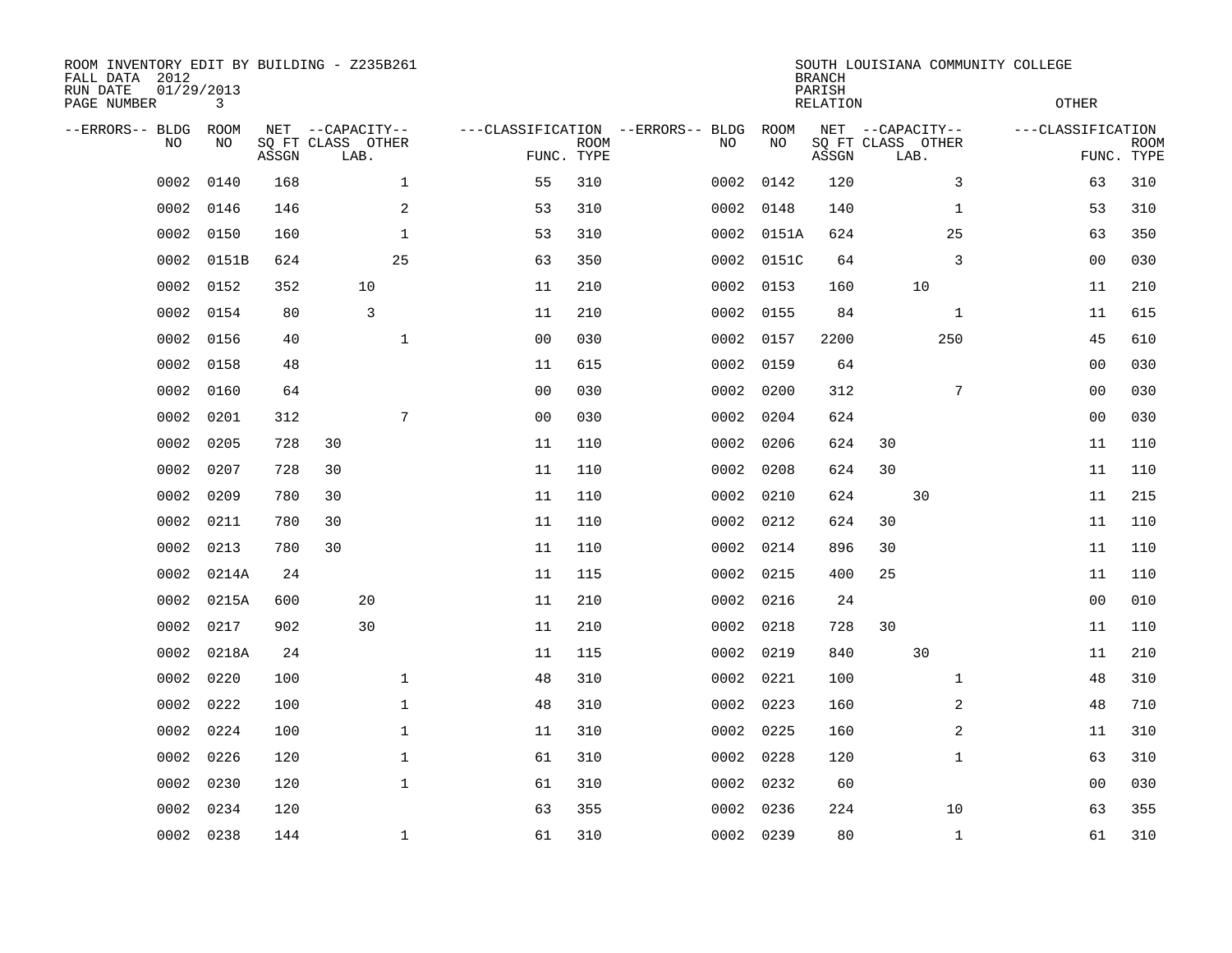| ROOM INVENTORY EDIT BY BUILDING - Z235B261<br>FALL DATA 2012<br>RUN DATE<br>PAGE NUMBER | 01/29/2013<br>4 |       |                                               |                |             |                                          |                                                               | <b>BRANCH</b><br>PARISH<br>RELATION | SOUTH LOUISIANA COMMUNITY COLLEGE                                               | <b>OTHER</b>                             |                           |
|-----------------------------------------------------------------------------------------|-----------------|-------|-----------------------------------------------|----------------|-------------|------------------------------------------|---------------------------------------------------------------|-------------------------------------|---------------------------------------------------------------------------------|------------------------------------------|---------------------------|
| --ERRORS-- BLDG<br><b>NO</b>                                                            | ROOM<br>NO.     | ASSGN | NET --CAPACITY--<br>SQ FT CLASS OTHER<br>LAB. | FUNC. TYPE     | <b>ROOM</b> | ---CLASSIFICATION --ERRORS-- BLDG<br>NO. | ROOM<br>NO                                                    | ASSGN                               | NET --CAPACITY--<br>SQ FT CLASS OTHER<br>LAB.                                   | ---CLASSIFICATION                        | <b>ROOM</b><br>FUNC. TYPE |
| 0002                                                                                    | 0240            | 144   | $\mathbf 1$                                   | 61             | 310         | 0002                                     | 0241                                                          | 80                                  | $\mathbf{1}$                                                                    | 61                                       | 310                       |
| 0002                                                                                    | 0242            | 192   | $\mathbf 1$                                   | 61             | 310         | 0002                                     | 0243                                                          | 80                                  |                                                                                 | 63                                       | 315                       |
| 0002                                                                                    | 0244            | 336   | $\mathbf 1$                                   | 61             | 310         |                                          | 0002 0244A                                                    | 336                                 | 3                                                                               | 63                                       | 290                       |
| 0002                                                                                    | 0245            | 96    |                                               | 63             | 315         | 0002                                     | 0246                                                          | 144                                 | $\mathbf{1}$                                                                    | 11                                       | 310                       |
| 0002                                                                                    | 0248            | 144   | $\mathbf{1}$                                  | 11             | 310         |                                          | 0002 0251                                                     | 144                                 |                                                                                 | 63                                       | 615                       |
| 0002                                                                                    | 0252            | 280   |                                               | 0 <sub>0</sub> | 030         |                                          | 0002 0300                                                     | 312                                 | 7                                                                               | 0 <sub>0</sub>                           | 030                       |
| 0002                                                                                    | 0301            | 312   | 7                                             | 00             | 030         |                                          | 0002 0302A                                                    | 96                                  | $\mathbf{1}$                                                                    | 11                                       | 310                       |
| 0002                                                                                    | 0302B           | 96    | $\mathbf 1$                                   | 11             | 310         |                                          | 0002 0302C                                                    | 100                                 | $\mathbf{1}$                                                                    | 11                                       | 310                       |
| 0002                                                                                    | 0302D           | 100   | $\mathbf{1}$                                  | 11             | 310         | 0002                                     | 0302E                                                         | 100                                 | $\mathbf{1}$                                                                    | 11                                       | 310                       |
| 0002                                                                                    | 0302F           | 100   | $\mathbf 1$                                   | 11             | 310         |                                          | 0002 0302G                                                    | 100                                 | $\mathbf{1}$                                                                    | 11                                       | 310                       |
| 0002                                                                                    | 0302H           | 100   | $\mathbf 1$                                   | 11             | 310         |                                          | 0002 0302J                                                    | 160                                 | 2                                                                               | 11                                       | 310                       |
| 0002                                                                                    | 0302K           | 100   | $\mathbf{1}$                                  | 11             | 310         |                                          | 0002 0304                                                     | 72                                  |                                                                                 | 0 <sub>0</sub>                           | 030                       |
| 0002                                                                                    | 0310            | 896   | 40                                            | 11             | 140         |                                          | 0002 0312                                                     | 621                                 |                                                                                 | 0 <sub>0</sub>                           | 030                       |
| 0002                                                                                    | 0313            | 616   | 30                                            | 11             | 110         |                                          | 0002 0314                                                     | 988                                 | 30                                                                              | 11                                       | 210                       |
| 0002                                                                                    | 0314A           | 100   |                                               | 11             | 215         |                                          | 0002 0315                                                     | 672                                 | 30                                                                              | 11                                       | 110                       |
| 0002                                                                                    | 0316            | 728   | 30                                            | 11             | 110         |                                          | 0002 0317                                                     | 672                                 | 30                                                                              | 11                                       | 110                       |
| 0002                                                                                    | 0318            | 728   | 30                                            | 11             | 110         | 0002                                     | 0319A                                                         | 700                                 | 25                                                                              | 11                                       | 210                       |
| 0002                                                                                    | 0319B           | 700   | 20                                            | 11             | 210         |                                          | 0002 0319C                                                    | 80                                  |                                                                                 | 11                                       | 215                       |
| 0002                                                                                    | 0320            | 1104  | 50                                            | 11             | 210         |                                          | 0002 0320A                                                    | 450                                 | 22                                                                              | 11                                       | 210                       |
| 0002                                                                                    | 0320B           | 654   | 22                                            | 11             | 210         |                                          | 0002 0321                                                     | 728                                 | 30                                                                              | 11                                       | 110                       |
| 0002                                                                                    | 0322            | 896   | 22                                            | 11             | 210         |                                          | 0002 0322A                                                    | 80                                  |                                                                                 | 11                                       | 215                       |
| 0002                                                                                    | 0322B           | 64    |                                               | 11             | 215         |                                          | 0002 0323                                                     | 960                                 | 30                                                                              | 11                                       | 210                       |
|                                                                                         | 0002 0323A      | 100   |                                               | 11             | 215         |                                          | 0002 0324<br>TOTAL NUMBER CLASSROOMS<br>TOTAL NUMBER LABS 210 | 728                                 | 30<br>TOTAL NET ASSIGN SQ. FT. IN ROOM FILE<br>TOTAL NUMBER COMPUTER CLASSROOMS | 11<br>46,672<br>19<br>$\mathbf{1}$<br>15 | 110                       |

TOTAL NUMBER SPECIAL LABS 220 1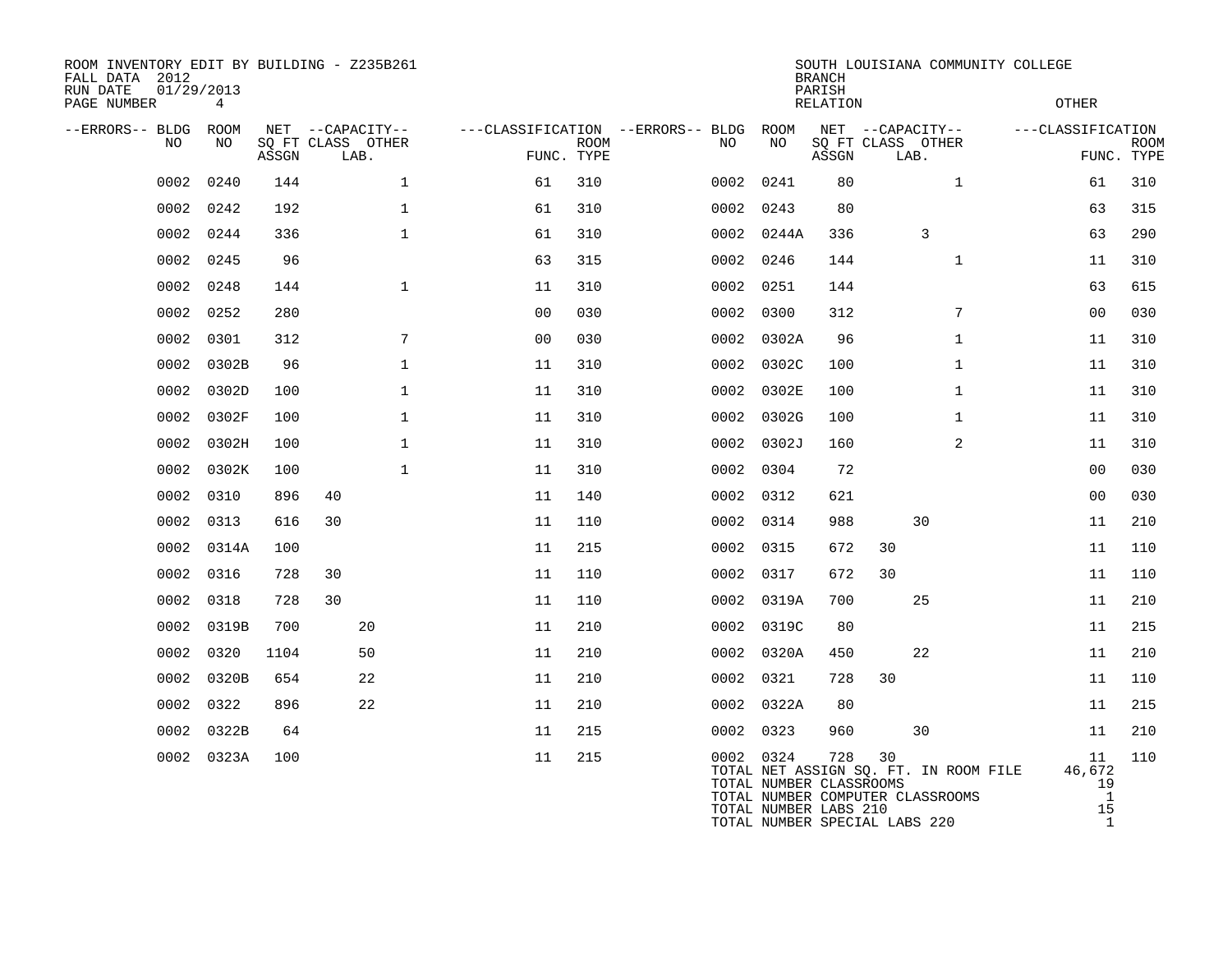| FALL DATA<br>RUN DATE | 2012<br>01/29/2013 |             |       | ROOM INVENTORY EDIT BY BUILDING - Z235B261    |         |                           |                                          |                                                                | <b>BRANCH</b><br>PARISH |                                                                                                            |              | SOUTH LOUISIANA COMMUNITY COLLEGE |                           |
|-----------------------|--------------------|-------------|-------|-----------------------------------------------|---------|---------------------------|------------------------------------------|----------------------------------------------------------------|-------------------------|------------------------------------------------------------------------------------------------------------|--------------|-----------------------------------|---------------------------|
| PAGE NUMBER           |                    | 5           |       |                                               |         |                           |                                          |                                                                | <b>RELATION</b>         |                                                                                                            |              | OTHER                             |                           |
| --ERRORS-- BLDG       | NO.                | ROOM<br>NO. | ASSGN | NET --CAPACITY--<br>SQ FT CLASS OTHER<br>LAB. |         | <b>ROOM</b><br>FUNC. TYPE | ---CLASSIFICATION --ERRORS-- BLDG<br>NO. | ROOM<br>NO                                                     | ASSGN                   | NET --CAPACITY--<br>SQ FT CLASS OTHER<br>LAB.                                                              |              | ---CLASSIFICATION                 | <b>ROOM</b><br>FUNC. TYPE |
|                       | 0003               | 0001A       | 130   | 1                                             | 63      | 310                       | 0003                                     | 0001B                                                          | 130                     |                                                                                                            | 1            | 63                                | 315                       |
|                       | 0003               | 0001C       | 25    |                                               | 63      | 730                       | 0003                                     | 0001D                                                          | 30                      |                                                                                                            | $\mathbf{1}$ | 63                                | 315                       |
|                       | 0003               | 0006        | 644   | 27                                            | 81      | 081                       | 0003                                     | 0008A                                                          | 375                     |                                                                                                            |              | 00                                | 030                       |
|                       | 0003               | 0009        | 644   | 27                                            | 11      | 140                       | 0003                                     | 0009A                                                          | 375                     |                                                                                                            |              | 00                                | 030                       |
|                       | 0003               | 0009B       | 300   |                                               | $00 \,$ | 030                       | 0003                                     | 0009C                                                          | 30                      |                                                                                                            |              | 00                                | 010                       |
|                       | 0003               | 0010        | 644   | 27                                            | 11      | 110                       | 0003                                     | 0011                                                           | 644                     | 27                                                                                                         |              | 11                                | 140                       |
|                       | 0003               | 0012        | 644   | 27                                            | 41      | 110                       | 0003                                     | 0013                                                           | 644                     |                                                                                                            | 27           | 11                                | 650                       |
|                       | 0003               | 0014        | 644   | 27                                            | 11      | 110                       | 0003                                     | 0015                                                           | 644                     |                                                                                                            | 35           | 11                                | 610                       |
| 9                     | 0003               | 0016        | 736   | 10                                            | 11      | 430                       |                                          | 0003 0017A<br>TOTAL NUMBER CLASSROOMS<br>TOTAL NUMBER LABS 210 | 131                     | TOTAL NET ASSIGN SQ. FT. IN ROOM FILE<br>TOTAL NUMBER COMPUTER CLASSROOMS<br>TOTAL NUMBER SPECIAL LABS 220 | 5            | 45<br>6,334                       | 315<br>$\overline{2}$     |
|                       |                    | 0004 0001   | 500   |                                               | 00      | 030                       |                                          | TOTAL NUMBER CLASSROOMS                                        |                         | TOTAL NET ASSIGN SQ. FT. IN ROOM FILE<br>TOTAL NUMBER COMPUTER CLASSROOMS                                  |              |                                   |                           |

TOTAL NUMBER LABS 210

TOTAL NUMBER SPECIAL LABS 220